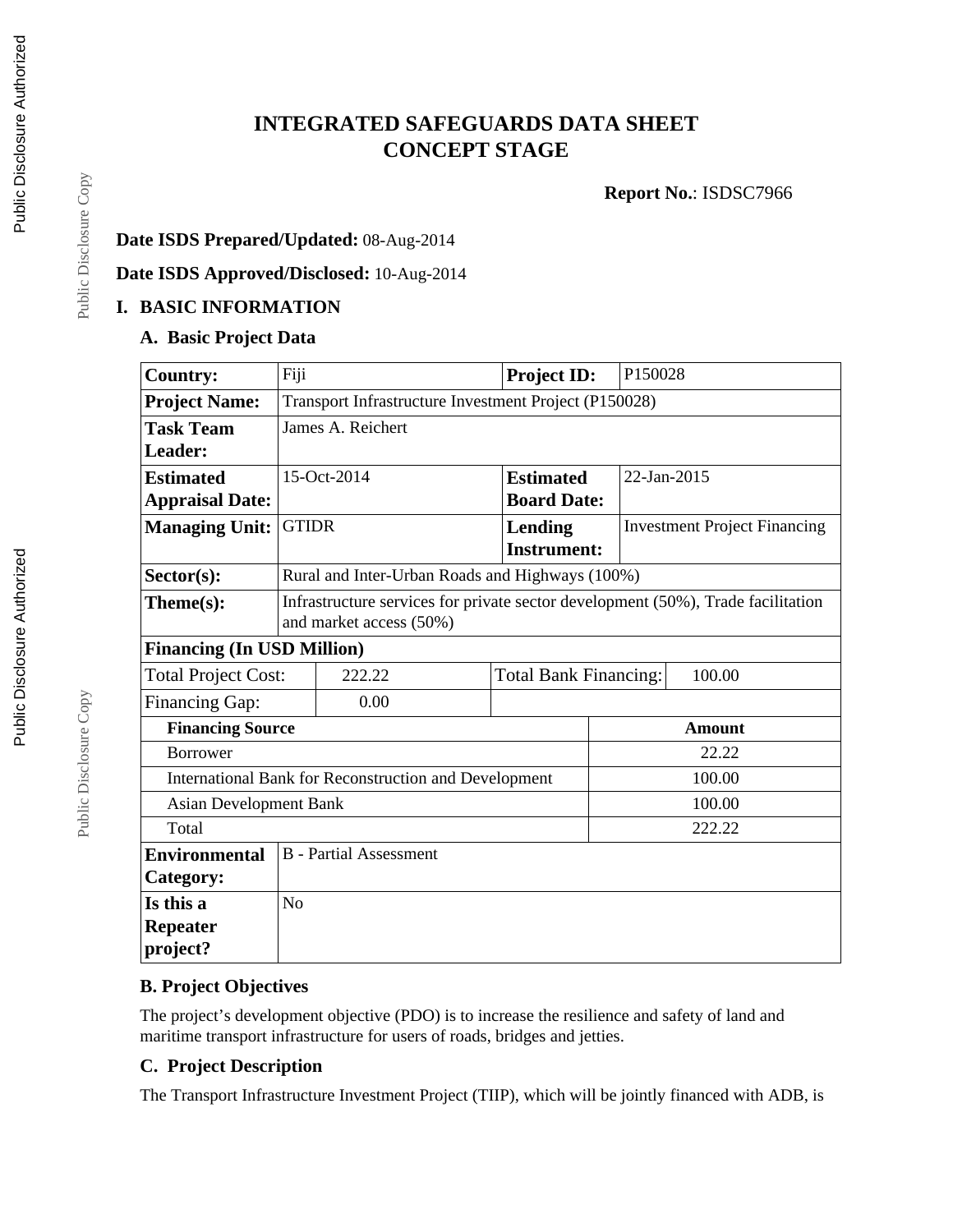expected to consist of two components.

Component 1: Improvement of Existing Road and Maritime Sector Assets (est. US\$194.22 million). This component would fund works to repair, rehabilitate, reconstruct or upgrade, as appropriate, existing roads, bridges and jetties. It would also repair and replace existing and/or install new streetlights on selected roads, bridges and jetties. Where possible and appropriate, road, bridge and/or jetty sub-projects would be geographically packaged to streamline costs and maximize local impact

Component 2: Technical Assistance (est. US\$28.00). Technical assistance would consist of consultancy services to help implement the project, carry out the prioritization processes for selection of sub-projects under Component 1 and design and supervision of the selected works, conduct road safety audits, and upgrade design and construction standards and specifications to be more climate resilient.

The project will be co-financed by ADB and a common framework and instruments for environmental and social safeguards is proposed. The safeguards arrangements will comply with the environmental and social safeguards policies of both institutions and apply to both components of the proposed project. Review and clearance procedures during preparation and implementation and arrangements for safeguard supervision and monitoring during implementation will be the joint responsibility of both institutions. An MoU that will detail responsibilities during preparation and implementation, is being drafted for approval by both institutions.

#### **D. Project location and salient physical characteristics relevant to the safeguard analysis (if known)**

Located in the South Pacific, Fiji has 333 islands, a one-third of which are inhabited. However, nearly 90 percent live on the three main islands of Viti Levu (10,429 sq. km), Vanua Levu (5,556 sq. km), and Taveuni (470 sq. km). Principal urban centers on Viti Levu include Suva, the capital of Fiji, Nadi, an important center of tourism and location of Fiji's international airport, and Lautoka, Fiji's second largest city. Labasa is the largest town on Vanua Levu and is the location of Fiji Sugar Corporation's only sugar mill (Viti Levu has three mills).

The Fijian Islands are characterized by diverse ecosystems that include significant areas of natural forest. Wide ranges of coastal and marine ecosystems exist, ranging from extensive areas of mangroves to various coral formations.

Fiji's total land mass is 1.8 million hectares, and almost all forest cover is on communally-owned native land, with 13,960 hectares on private freehold, and 5,600 hectares on government lease land. Freshwater wetlands occupy 0.3 percent of Fiji's land area.

Approximately 70 percent of the main island of Viti Levu is drained by three large river systems, one of which has the largest catchment area covering one-third of the island. There are a total of ten rivers with distances ranging from 21 miles to 73 miles (the longest).

Fiji has one of the most developed economies in the Pacific due to an abundance of forest, mineral and fish resources. The main sources of GDP are its tourist industry and sugar exports.

The project will rehabilitate and upgrade selected roads, bridges and jetties at locations to be identified in coordination with the Government. Improving road sector assets will support the sustain the development of Fiji's key economic sectors, including tourism, the sugar industry, and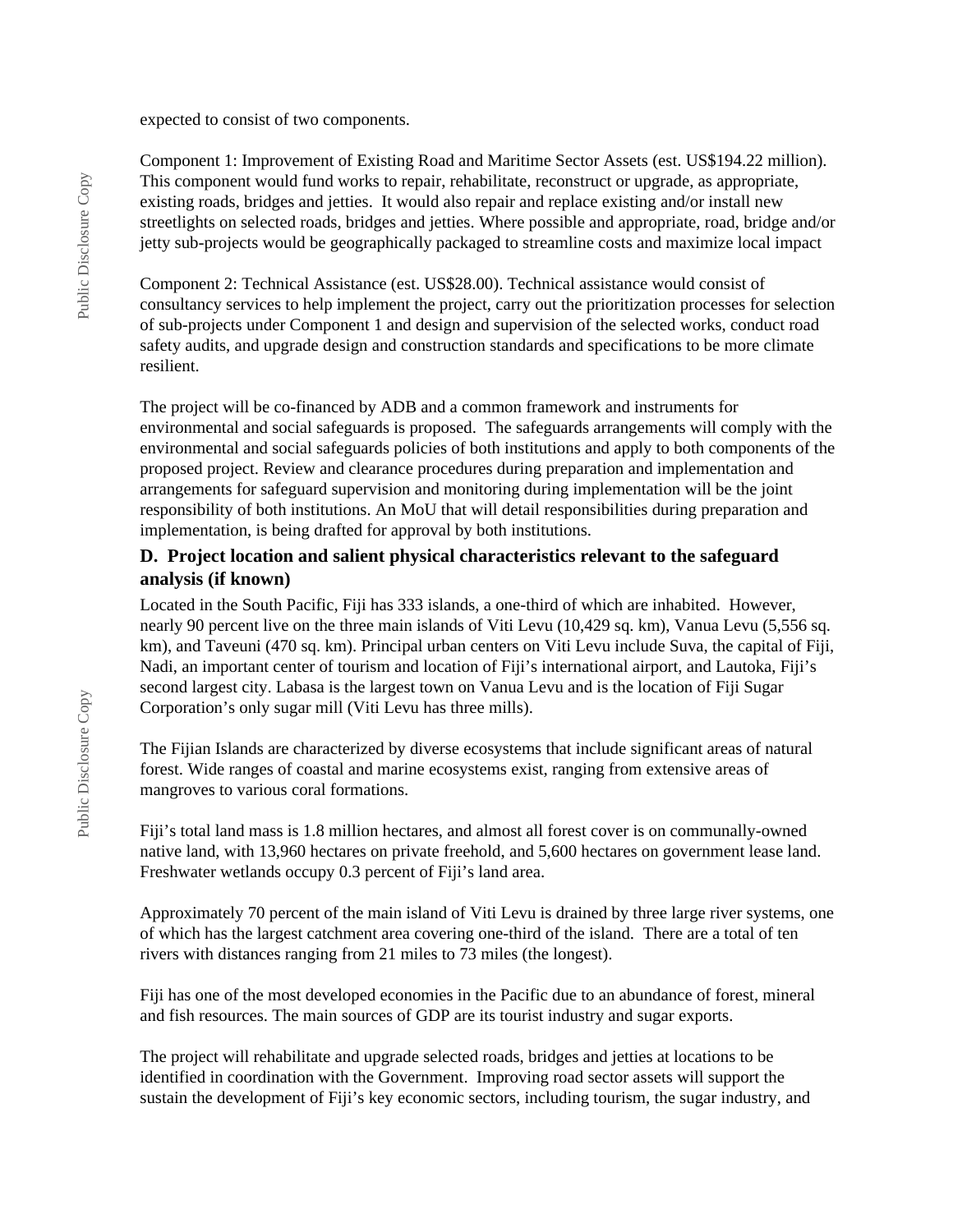agriculture, which combined employ 70 percent of the country's labor force, by providing improved, sustained and safe access to tourist areas, markets and agricultural inputs. It will also contribute to the functioning of the country's large subsistence sector and help link villages and communities to essential services, such as health care facilities and schools in Fiji.

Fiji's main environmental challenges include the degradation of land resources, climate change, increasing risk of flooding and inundation of coastal settlements, unsustainable exploitation of marine resources, waste management problems, air and water pollution.

The majority of the intended beneficiary communities for the rehabilitated road sector assets will likely be Indigenous People (IP). Fijans (Fijans and Rotumans), the indigenous people of the Fijian Islands, known as 'iTaukei' represent 57 percent of the population (2007 census). Indo-Fijians, whose ancestors migrated to the Fijian Islands in the late 19th and early 20th centuries, make up 38 percent of the population. The remaining 5 percent consist of other minority communities, including people from various Pacific Island countries, Australia, New Zealand, the People's Republic of China, and Europe.

iTaukei culture places considerable emphasis on communal values, respect for the authority of chiefs, who are predominantly male, and the precedence of men before women. Gender dynamics are influenced by these traditional values that allow women few, if any, rights to inherit land or formally own property, or to take part in public decision-making.

However, there has been progress in improving women's rights across Fijian society as a result of the Government's many international and regional gender equality commitments. Education and employment for women have become increasingly valued, especially in socially acceptable occupations, such as professional and clerical work. In February 2014, the Government approved the National Gender Policy, which seeks to promote gender equity and equality by removing all forms of gender discrimination and inequalities to attain sustainable development.

Land in Fiji is managed through three complementary systems: (i) native land; (ii) freehold land; and (iii) crown land. Native land, which is owned by iTaukei people, accounts for about 84 percent of all land, with freehold and crown land accounting for around 8 percent each. Native and crown land cannot be bought or sold, but each is available on a leasehold basis, with leases often lasting up to 99 years, while freehold land can be bought and sold on the open market.

While minor widening or realignment of road sector assets might take place to accommodate drainage systems and/or sidewalks and to ensure safer conditions, the sub-projects are not expected to involve any significant land acquisition or resettlement. Working within the existing alignment and road reserve means very minimal impact to mangroves, forests and natural habitats.

The sub-projects will be designed in a way that is culturally appropriate and based on public consultations with communities from the area(s) where improvements will occur, and to ensure broad community support and that there are no issues or disputes with families affected by current alignments or rights-of-way.

#### **E. Borrowers Institutional Capacity for Safeguard Policies**

The implementing agency for this project is the Fiji Roads Authority (FRA). This is the first time FRA has engaged with the World Bank, but it does have experience in implementing projects financed by the Asian Development Bank (ADB), including safeguards. FRA has hired a consulting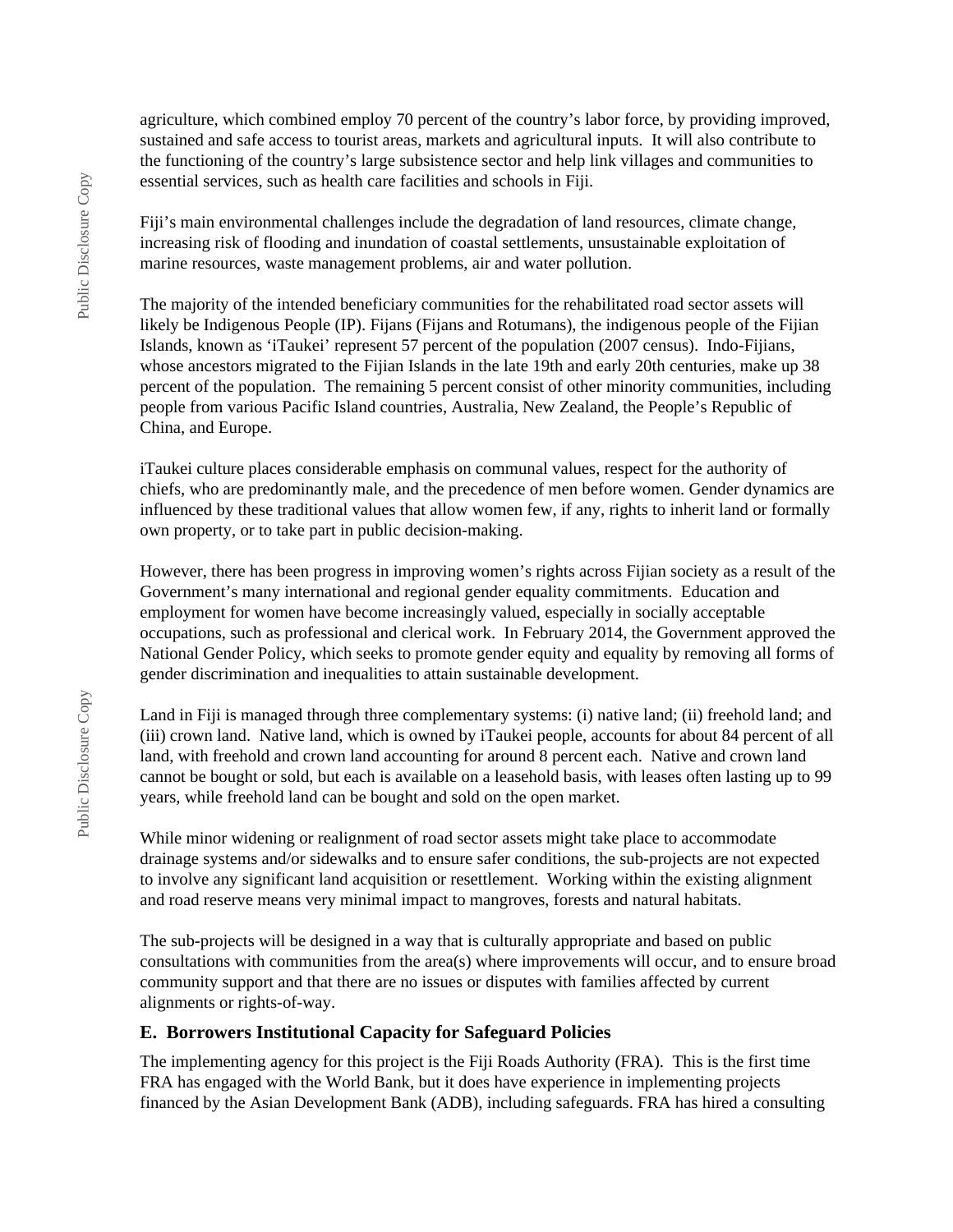firm specialized in road management, to support its program of road sector maintenance. The firm is familiar with internationally accepted tendering practices and requirements for environmental impact assessments (EIA) and land acquisition and resettlement plans. The 2005 Environmental Management Act requires that any proposal to be financed by any international or local development finance institution be supplemented by an EIA as a condition of finance.

To support implementation, a project management unit (PMU) would be established within FRA. Key staff of the PMU are expected to include a qualified project manager, road and bridge engineers, a procurement specialist, an accountant, and safeguards specialists. In addition, a project operations manual with clearly defined procedures for implementing the TIIP will be developed.

The 2005 Environmental Management Act requires the screening of all developmental projects for environmental and social impacts, while the 2007 Environmental Impact Assessment (EIA) Process Regulations requires that projects with significant impacts undergo an Environmental Impact Assessment (EIA) process. The EIA requirements are regulated and monitored by Fiji's Department of Environment (DoE). Since the EMA was passed, DoE has imposed the EIA process to many projects, including large tourism developments in Fiji. In 2011 alone, 73 projects/developments were underwent the EIA process. EIA Reports and EMPs are publicly available through the DoE website. The EIA process in Fiji is fairly robust and effective. This was also validated when the team did on site visits to possible road and bridge projects. Persons met at the various possible project sites confirmed that DoE is actively implementing the requirements of the Environmental Management Act, e.g. EIA and EMP was required for a quarry site, consultations were carried out.

DoE requires the completion of an EIA Screening Application form (EMA/EIAP1). The Environment Act schedule states that any proposal financed by international or local development institution and which requires an EIA as a condition of finance is subject to the process. In this case, DoE will be the processing authority for the EIA. In addition, the EMA requires the preparer of the assessment to be accredited and registered with DoE. The DoE accreditation process for EIA preparers has clear guidelines and procedures. A total of 23 accredited individuals from academe, consultancy firms and government are listed in the DoE website, which includes their fields of expertise.

The likely scale and design of the project indicate that the environmental and social impacts can be managed successfully, provided appropriate plans and implementation arrangements are put in place. The environmental and social impacts of road, small sized bridges and jetty reconstruction are predictable and can be effectively mitigated through careful design and project supervision.

The project will be designed to minimize social risks by rehabilitating existing roads, small sized bridges and jetties within existing rights-of-way and within the formation width, with adequate provisions for traffic safety measures, such as signs and speed bumps. This will be confirmed during public consultations that will take place during project preparation.

Fiji has legislation in place that seeks to restore people's livelihoods when they are adversely impacted by a project and provides compensation in line with World Bank and ADB applicable policies. iTaukei land (also known as native land) falls under communal tenure relationships and can be reserved for special use by its owners. Some Native land can be purchased by the Government related to public infrastructure investments through a customary acquisition process that involves the Ministry of Lands and Mineral Resources, as well as the iTaukei Land Trust Board (TLTB.) TLTB is the statutory body responsible for managing native land, including leases. TLTB seeks to protect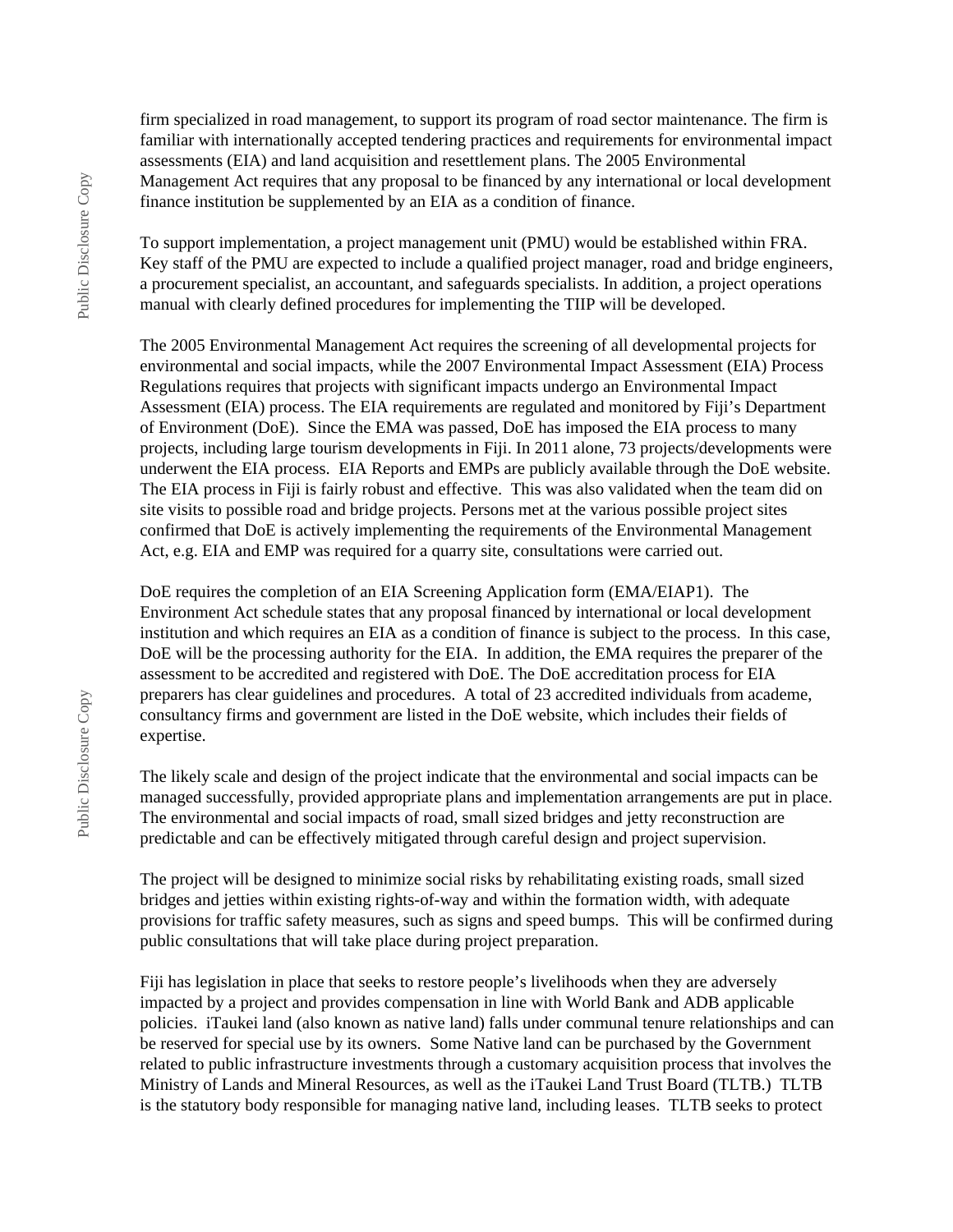land ownership rights assigned to iTaukei landowners and to help facilitate any commercial transactions that revolve around its use. TLTB negotiates leases and licenses and provides related administrative functions. TLTB is well positioned to assist with any land issues that may arise in the context of the project, and to administer the Native Land Register, which helps register from birth all indigenous Fijians as native landowners of communally owned land.

A poverty and social assessment (PSA), as required by ADB, will be prepared and outline poverty, social, and gender issues for the overall project and for any subsequent subproject(s)/area(s). The PSA will also follow WB's requirements for a social assessment (SA) and gender analysis, such as socio-economic characteristics that serve as baselines (e.g., population, land tenure, gender issues, vulnerable persons, poverty etc.), and include a review of relevant laws and regulation for social management (cultural resources, land and resettlement, gender, IPs, disability, poverty reduction etc.). The PSA will be integrated into the Environmental Assessment and relevant measures integrated into the Environmental and Social Management Plan.

Specific HIV/AIDS clauses will be included in works contracts that are consistent with the Banks Standard Bidding Document clauses on HIV/AIDS awareness and Toolkit for HIV/AIDS education in transport projects.

A consultant was selected to prepare the relevant safeguards documents in preparation for project appraisal and is assisting the Government with the disclosures and consultations with key stakeholders on the draft safeguard documents to project beneficiaries in the area of the WB's Year 1 project/ADB's sample project in order to meet relevant requirements of ADB and WB.

#### **F. Environmental and Social Safeguards Specialists on the Team**

Julie Babinard (GTIDR) Gerardo F. Parco (GENDR)

#### **II. SAFEGUARD POLICIES THAT MIGHT APPLY**

| <b>Safeguard Policies</b>    | Triggered? | <b>Explanation (Optional)</b>                    |
|------------------------------|------------|--------------------------------------------------|
| Environmental Assessment OP/ | Yes        | Both Component 1 (Improvement of Existing        |
| BP 4.01                      |            | Road and Maritime Sector Assets) and             |
|                              |            | Component 2 (Technical Assistance) will          |
|                              |            | trigger OP 4.01. Component 1 will rehabilitate   |
|                              |            | selected roads, bridges and rural jetties.       |
|                              |            | Prioritization of these subprojects will be done |
|                              |            | by the Government of Fiji in consultation with   |
|                              |            | the World Bank and ADB. The assets on the        |
|                              |            | long list would typically have proper reserves/  |
|                              |            | rights of way, and repairs and rehabilitation    |
|                              |            | works are expected to be carried out within      |
|                              |            | existing alignments and reserves. The            |
|                              |            | environment and social safeguards specialist     |
|                              |            | have visited hundreds of kilometers of roads and |
|                              |            | dozens of possible bridge locations on the       |
|                              |            | islands of Viti Letu, Vanua Letu, and Taveuni to |
|                              |            | gauge conditions on the ground. The project is   |
|                              |            |                                                  |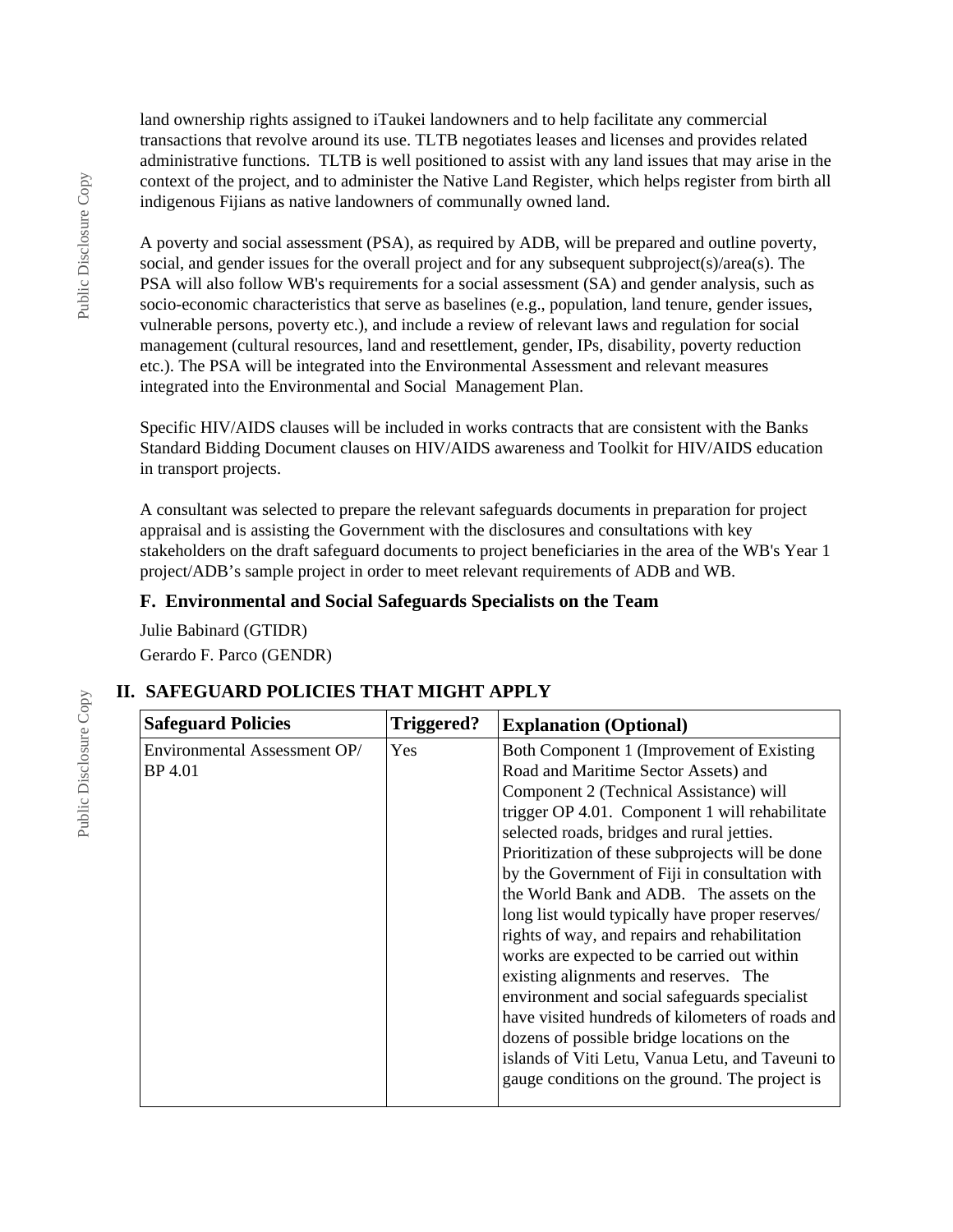|  | not expected to have significant impacts on        |
|--|----------------------------------------------------|
|  | natural habitats or forests (mangroves and         |
|  | terrestrial forests). This is because road and     |
|  | bridge works will be limited to existing road      |
|  | reserves, while jetties to be rehabilitated exist  |
|  | and are clear of mangroves and not located         |
|  | within coral reef areas. No PCR was observed       |
|  | near the proposed roads, bridges or jetties.       |
|  | Nevertheless, further screening will be done       |
|  | during project preparation to determine likely     |
|  | impacts to natural habitats, forests and PCR.      |
|  | Sites of quarries and material sources were also   |
|  | visited. However, it is worth noting that          |
|  | specific quarries to be used as materials sources  |
|  | for the project have not yet been identified.      |
|  | Year 1 project/s are still being discussed and     |
|  | agreed with the GoF. Nevertheless, sand and        |
|  | gravel sources in Fiji are sufficient. Substantial |
|  | volcanic deposits are found on all islands.        |
|  | Proper quarry operations will be made part of      |
|  | the safeguards requirements. Other impacts of      |
|  | the proposed activities are the typical            |
|  | construction related impacts, including dust,      |
|  | noise, and traffic due to temporary road           |
|  | closures/diversions.                               |
|  |                                                    |
|  | Potential impacts of rehabilitation works on       |
|  | rural jetties will also be limited. The rural      |
|  | jetties are generally not close to major reefs or  |
|  | sensitive marine habitats. These are also clear    |
|  | of mangroves. Designs to upgrade rural jetties     |
|  | will incorporate adequate reception facilities to  |
|  | treat waste from ships (bilge water, toilet        |
|  | wastes). Dredging of navigation channels will      |
|  | not be financed under the project.                 |
|  |                                                    |
|  | Component 2 consists of consultancy services       |
|  | to help implement the project, carry out the       |
|  | prioritization processes for selection of sub-     |
|  | projects under Component 1 and design and          |
|  | supervision of the selected works, conduct road    |
|  | safety audits, and upgrade design and              |
|  | construction standards and specifications to be    |
|  | more climate resilient. The TA will lead to the    |
|  |                                                    |
|  | completion of technical or engineering designs,    |
|  | or other outputs in preparation for the            |
|  | construction of physical infrastructure with       |
|  |                                                    |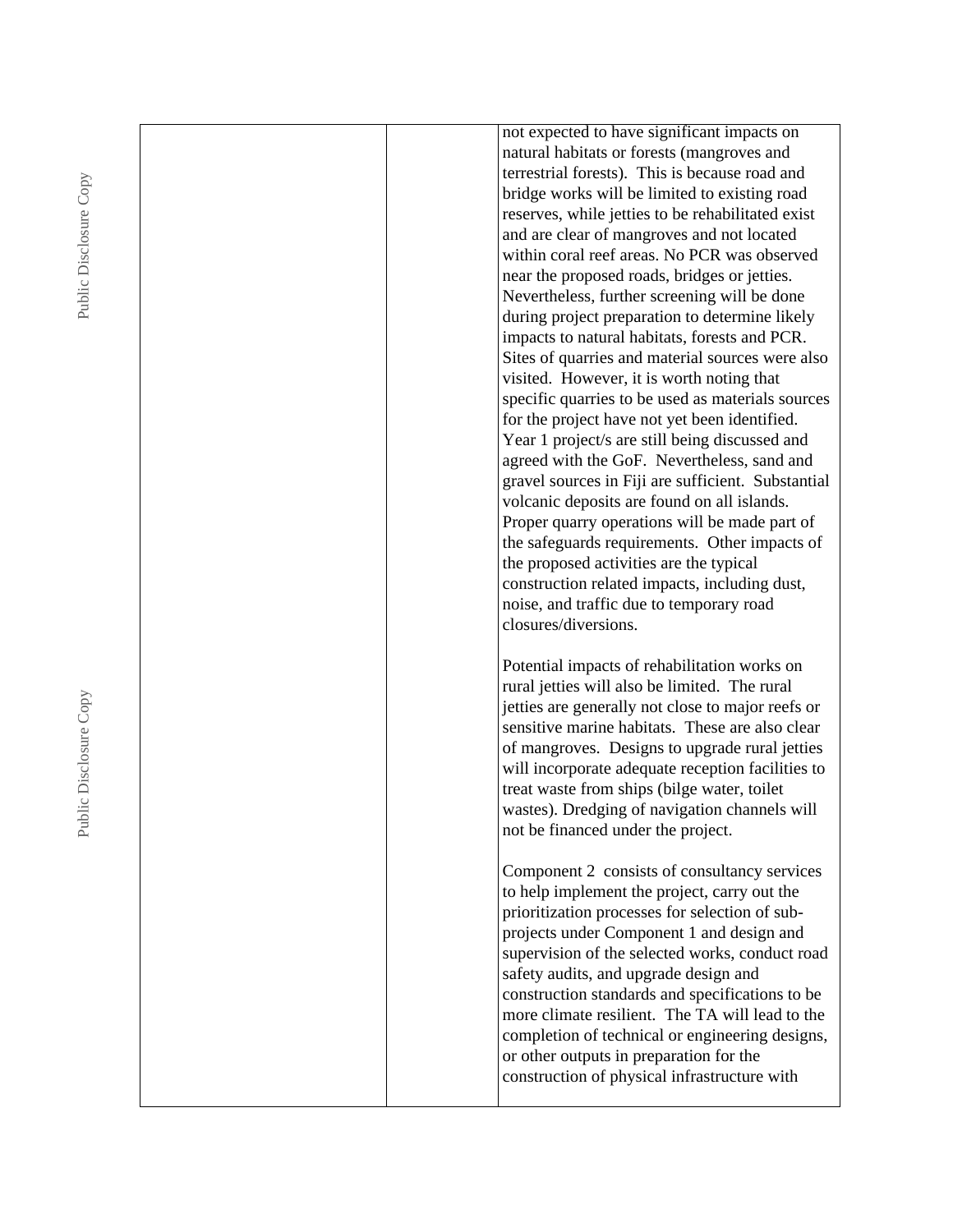|  | potential physical impacts. The TA activities                                                        |
|--|------------------------------------------------------------------------------------------------------|
|  | may have environmental and social concerns                                                           |
|  | which are mostly associated with specific                                                            |
|  | subsequent physical investments. It was agreed                                                       |
|  | with FRA that there is a need to address                                                             |
|  | environmental or social issues associated with                                                       |
|  | the results of the TA through the application of                                                     |
|  | the ESMF designed for the project. Good                                                              |
|  | environmental design will also be incorporated                                                       |
|  | into the detailed plans, and include proper                                                          |
|  | drainage, improved access for persons with                                                           |
|  | disabilities, etc.                                                                                   |
|  | The team proposes the project be assigned as                                                         |
|  | Category B.                                                                                          |
|  |                                                                                                      |
|  | This project is co-financed with ADB. All                                                            |
|  | proposed safeguard instruments (ESMF/EMP,                                                            |
|  | LARF/LARP, IPPF/IPP) will be drafted based                                                           |
|  | on the Pacific Island Countries WB safeguard                                                         |
|  | templates and guidelines. More detailed                                                              |
|  | instrument requirements are described for each                                                       |
|  | policy below.                                                                                        |
|  |                                                                                                      |
|  | The overarching safeguard instrument will be an                                                      |
|  | <b>Environmental and Social Development</b>                                                          |
|  | Framework (ESMF), which will be prepared in                                                          |
|  | order to establish key environmental and social<br>principles and standards for the sub-projects. It |
|  | will also include a risk screening tool, a                                                           |
|  | description of the legal framework, a gap                                                            |
|  | analysis between donor safeguard requirements                                                        |
|  | and the country's systems, as well as                                                                |
|  | institutional arrangements for implementation.                                                       |
|  | The ESMF will follow the general process for                                                         |
|  | an environmental assessment and review                                                               |
|  | framework (EARF) as set out in ADB                                                                   |
|  | Safeguard Policy Statement 2009, as well as                                                          |
|  | those elements required by WB's OP 4.01 in                                                           |
|  | respect of ESMF. The result will be a blended                                                        |
|  | document suitable for meeting the policy                                                             |
|  | requirements of both ADB and WB. An EMP                                                              |
|  | will also be drafted for what is anticipated to be                                                   |
|  | Year 1 project activities and for what constitutes                                                   |
|  | ADB's sample project and for subsequent sub-                                                         |
|  |                                                                                                      |
|  | projects.                                                                                            |
|  |                                                                                                      |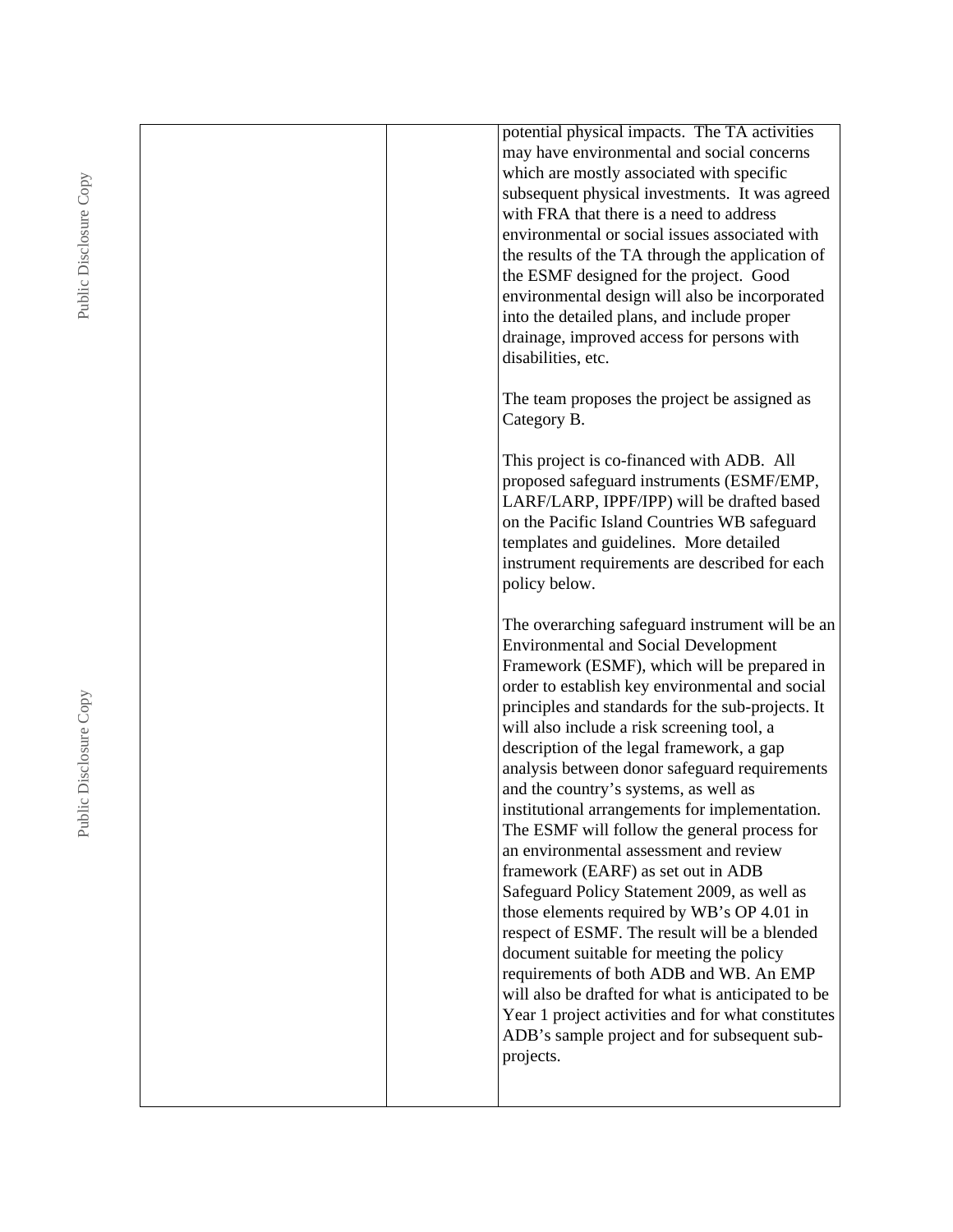|                             |     | The WB requirement for social assessments will<br>be met in parallel with ADB's requirement for<br>poverty and social assessments (PSA).<br>Environmental assessments are a separate<br>requirement and will be done independently of<br>PSAs. Environmental assessments will be done<br>for Year 1 projects prior to Appraisal.                                                                                                                                                                                                                                                                                                                                                              |
|-----------------------------|-----|-----------------------------------------------------------------------------------------------------------------------------------------------------------------------------------------------------------------------------------------------------------------------------------------------------------------------------------------------------------------------------------------------------------------------------------------------------------------------------------------------------------------------------------------------------------------------------------------------------------------------------------------------------------------------------------------------|
|                             |     | A land acquisition and resettlement framework<br>(LARF) will serve as the umbrella safeguard<br>document for mitigating any potential impact<br>linked to land and acquisition and resettlement,<br>following ADB and WB requirements. A land<br>acquisition and resettlement plan (LARP) will<br>also be prepared for WB Year 1 project/ADB's<br>core sector project. The LARF will guide the<br>preparation of LARPs for sub-project<br>preparation when land acquisition or<br>resettlement impacts are identified. Government<br>will be responsible for preparing the required<br>documents and ensuring proper consultation,<br>while WB will help guide the implementation<br>process. |
|                             |     | Material sources and quarries will be<br>determined once the subprojects are identified.<br>These material sources and quarries will be<br>included as part of the scope of the EIA.                                                                                                                                                                                                                                                                                                                                                                                                                                                                                                          |
|                             |     | Free, prior and informed consultations with<br>project communities and key stakeholders on<br>project design and related arrangements will be<br>organized during project preparation to confirm<br>broad community support, and during<br>implementation, as required, in compliance with<br>safeguard policy. All required environmental<br>and social safeguard documents will be<br>disclosed (ESMF, EA, ESMP, PARF, IPP) in-<br>country in both English and Fijian. A formal<br>grievance mechanism, as well as a monitoring<br>framework, will also be established.                                                                                                                     |
| Natural Habitats OP/BP 4.04 | TBD | The Fijian Islands are characterized by diverse<br>ecosystems, including significant areas of<br>natural forest. Screening for impacts to Natural<br>habitats will be done as part of the project<br>preparation.                                                                                                                                                                                                                                                                                                                                                                                                                                                                             |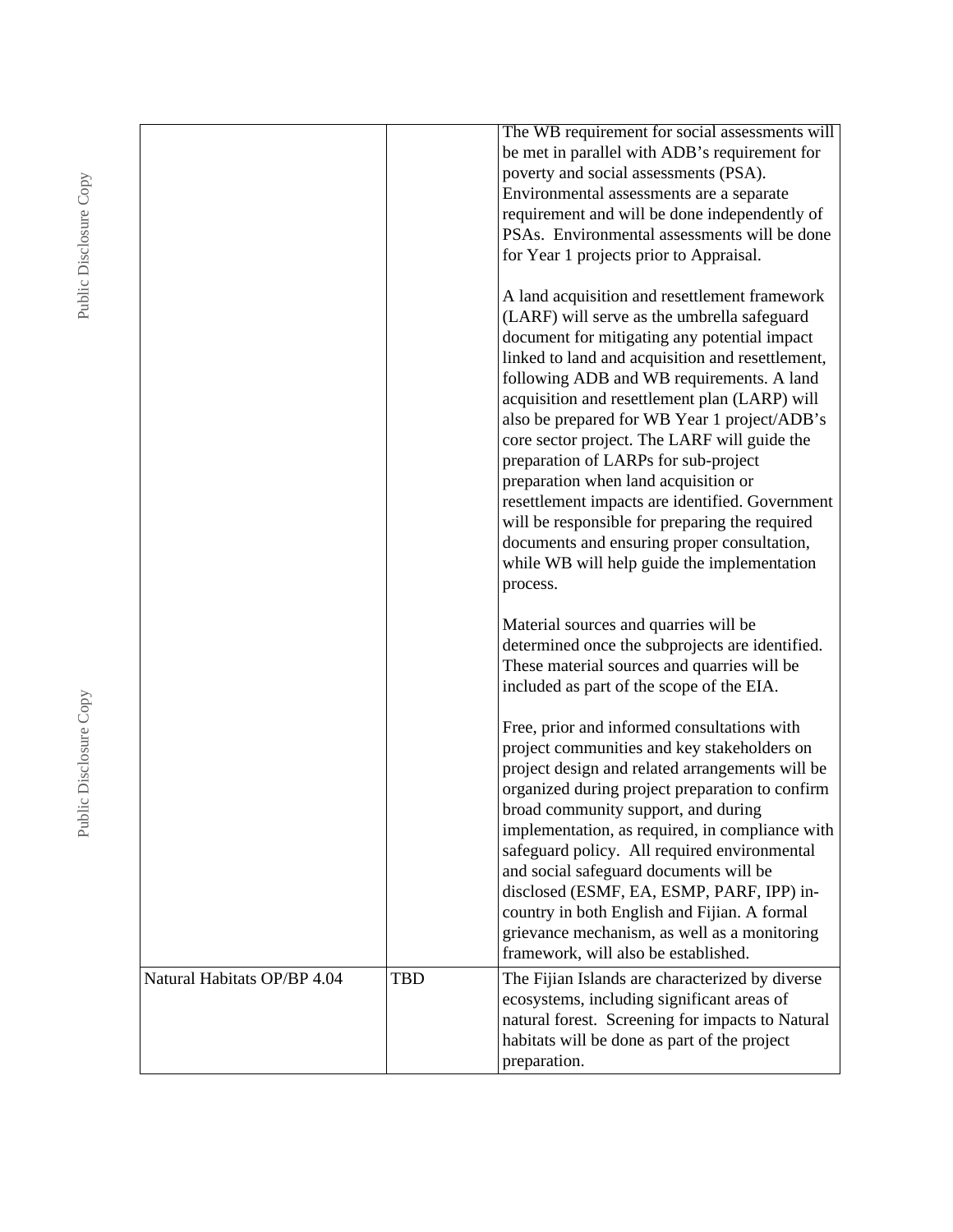| Forests OP/BP 4.36                            | <b>TBD</b>     | Screening for impacts on forests will be done as<br>part of the project preparation. Fiji has many<br>areas with good forest cover. Road<br>rehabilitation, which might involve minor road<br>widening, will consider impacts to forests.                                                                                                                                                                                                                                                                                                                                                                                                                                                                                                                                                                                                                                                                                                             |  |
|-----------------------------------------------|----------------|-------------------------------------------------------------------------------------------------------------------------------------------------------------------------------------------------------------------------------------------------------------------------------------------------------------------------------------------------------------------------------------------------------------------------------------------------------------------------------------------------------------------------------------------------------------------------------------------------------------------------------------------------------------------------------------------------------------------------------------------------------------------------------------------------------------------------------------------------------------------------------------------------------------------------------------------------------|--|
| Pest Management OP 4.09                       | N <sub>o</sub> | The project will not procure pesticides or<br>pesticide application equipment. The project<br>will also not lead to a potential increase in<br>pesticide usage.                                                                                                                                                                                                                                                                                                                                                                                                                                                                                                                                                                                                                                                                                                                                                                                       |  |
| Physical Cultural Resources OP/<br>BP 4.11    | <b>TBD</b>     | Further screening for PCR will be done as part<br>of project preparation.                                                                                                                                                                                                                                                                                                                                                                                                                                                                                                                                                                                                                                                                                                                                                                                                                                                                             |  |
| Indigenous Peoples OP/BP 4.10                 | Yes            | An Indigenous Peoples Framework (IPFF) for<br>Year 1 projects and all subsequent sub-projects<br>will be prepared. Indigenous Peoples Plans<br>(IPP) will be prepared for sub-project that are<br>known by appraisal and which have the<br>presence of IPs. The Government will organize<br>free, prior and informed consultations with the<br>affected IP communities and ensuring that there<br>is broad community support for the proposed<br>sub-project(s). The WB requirement for the<br>Social Assessment will be met in parallel with<br>ADB's requirement for the poverty and social<br>assessment (PSA). The SA will evaluate sub-<br>projects' potential positive and adverse effects<br>on IPs, and where adverse effects may be<br>significant, to examine project alternatives.<br>This will be part of the PSA and will be<br>integrated into the IPPs to be prepared both<br>prior to Appraisal and during project<br>implementation. |  |
| <b>Involuntary Resettlement OP/BP</b><br>4.12 | Yes            | While land acquisition or resettlement is not<br>expected, a Land Acquisition and Resettlement<br>Policy Framework (LARF) will be prepared to<br>address any potential adverse social impacts that<br>may result due to involuntary acquisition of<br>assets and/or changes in land use, and include<br>provision for compensation and rehabilitation<br>assistance. For sub-project preparation that<br>involves land acquisition or resettlement, the<br>Government will be responsible for preparing a<br>land acquisition and resettlement plan (LARP)<br>to help guide the implementation process and<br>serve as documentation for compensation.                                                                                                                                                                                                                                                                                                |  |
| Safety of Dams OP/BP 4.37                     | N <sub>0</sub> |                                                                                                                                                                                                                                                                                                                                                                                                                                                                                                                                                                                                                                                                                                                                                                                                                                                                                                                                                       |  |